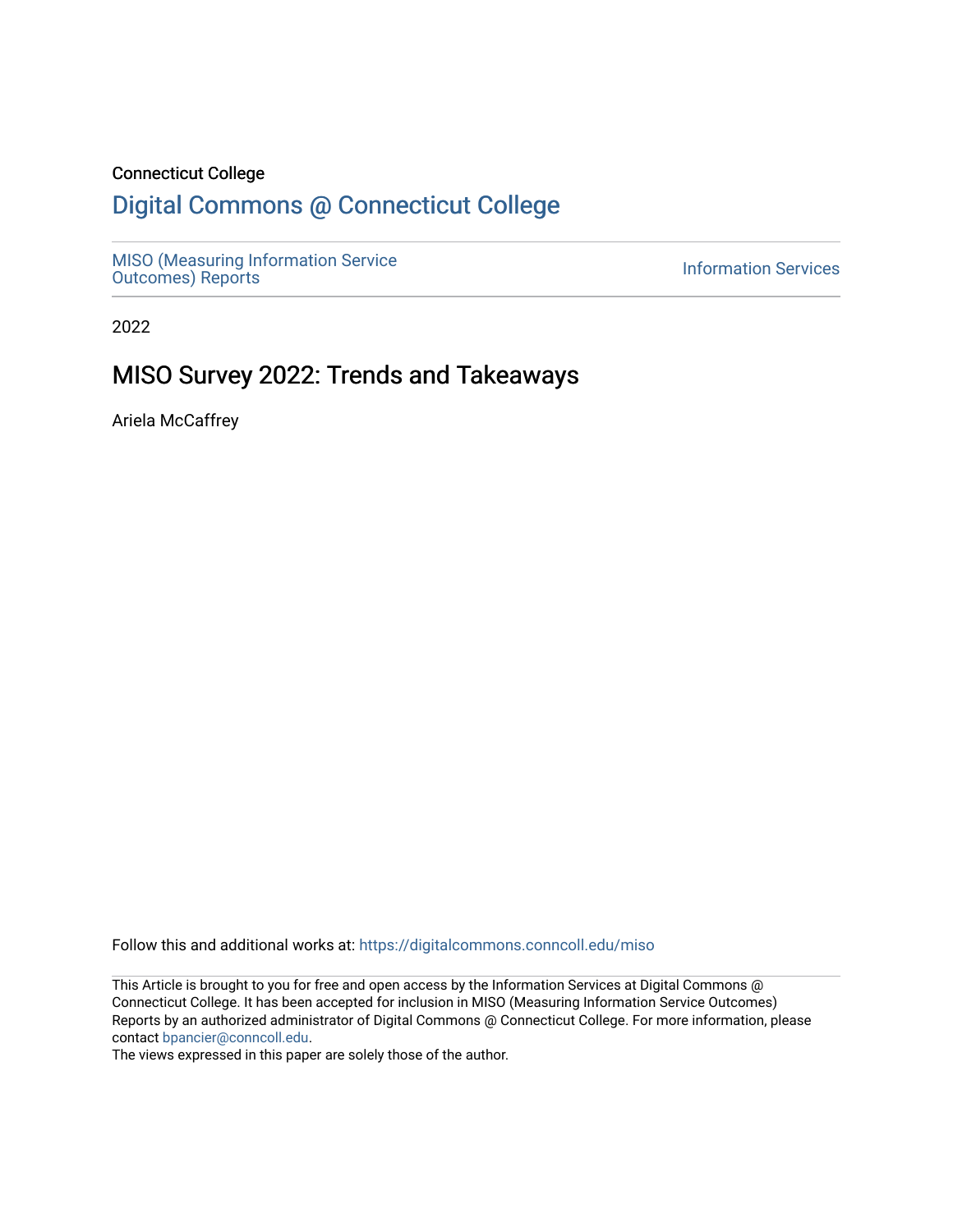### **Takeaways from the MISO Survey, 2022 Information Services, Connecticut College**  Compiled by Ariela McCaffrey

The MISO survey is a biannual survey that Information Services undertakes to assess the importance of, and satisfaction with, library and technology services. It also attempts to take a snapshot of attitudes and practices relating to information usage. MISO is an acronym that stands for Measuring Information Services Outcomes; it's a nonprofit survey provider based at Bryn Mawr College, and numerous colleges and universities administer the survey each year. For more information on the survey, visit [http://www.misosurvey.org.](http://www.misosurvey.org/)

The survey was administered in February 2022 and had the following response rates: 53% of faculty (**149**  responses), 41% of staff (**173** responses), and 34% of a random sample of approximately 700 students (**240** responses).

# **FACULTY SURVEY**

# **Faculty satisfaction ratings remain very high for Information Services.**

The MISO survey asks respondents to rate their level of satisfaction with services across the library and information technology spectrum. Faculty scored all services very highly with a mean satisfaction rating between 3 and 4. Faculty gave the following services the highest rating of **3.9**: circulation, ILL, library liaisons, course reserves, reference, and the newest services: chapter digitization and book request & pick up.

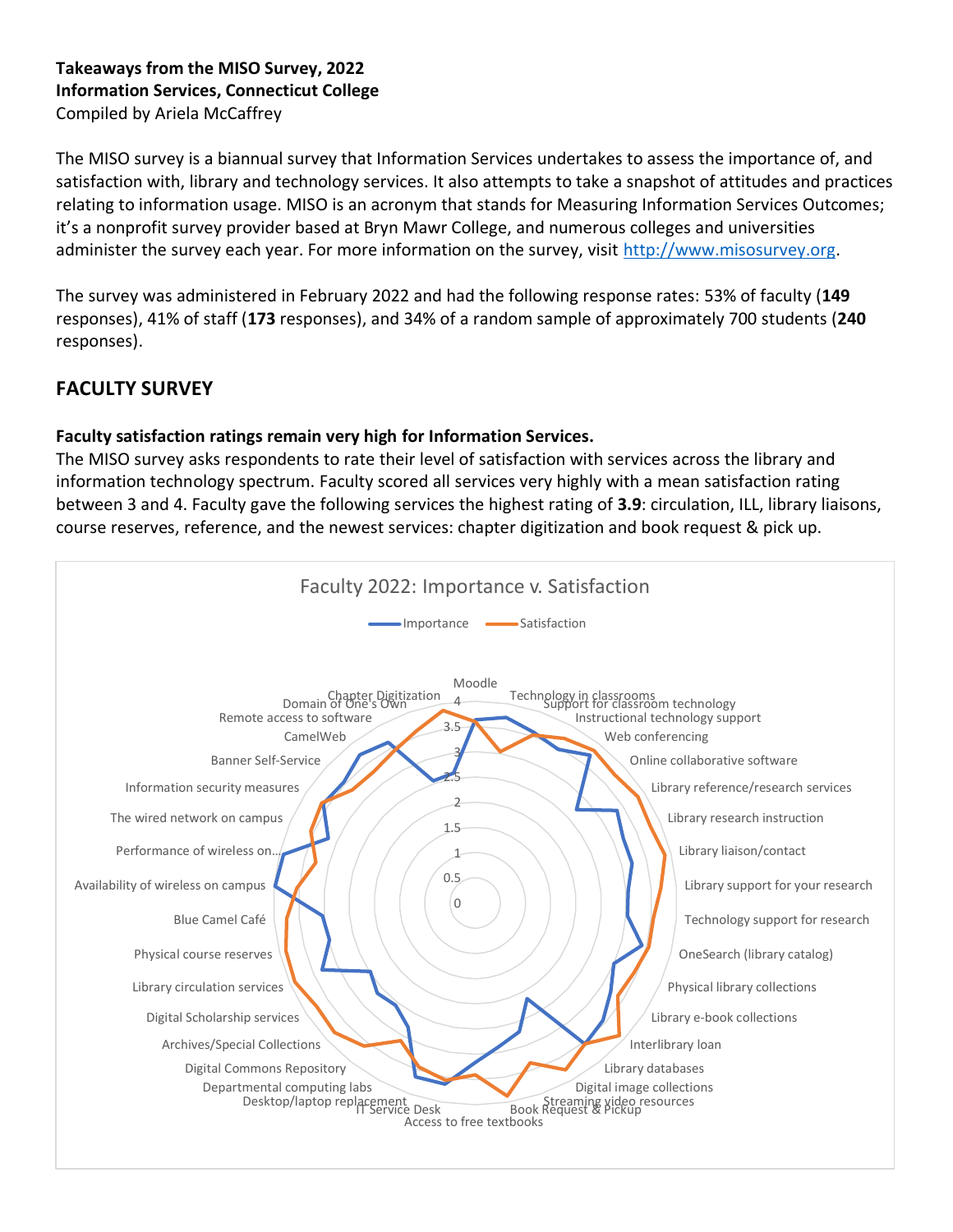

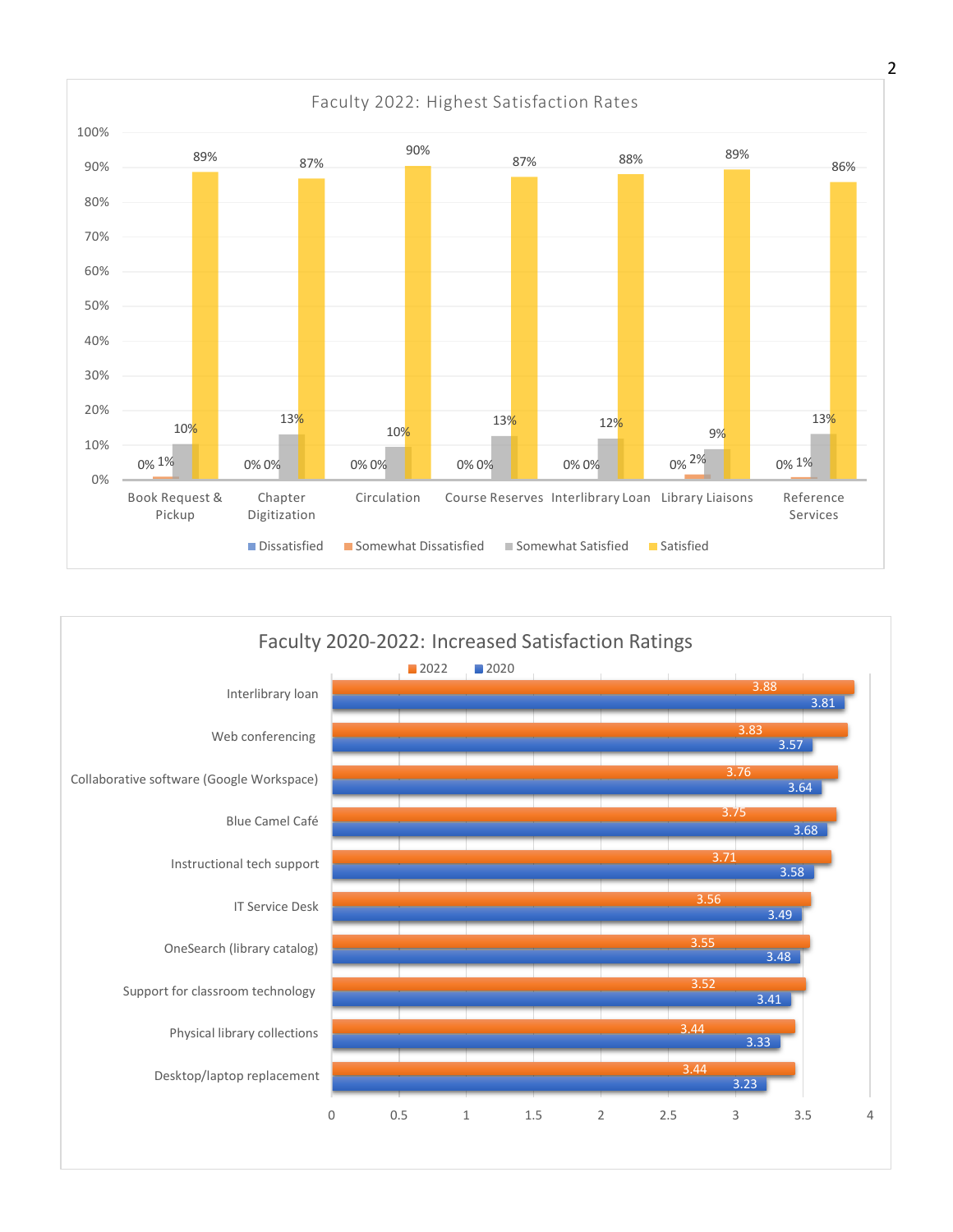## **Information Services staff members are friendly, knowledgeable, reliable and responsive, according to faculty surveyed.**

Faculty were asked to rate staff on four criteria (friendliness, knowledgeability, reliability and responsiveness). Taking ratings across these four criteria as an average, all staff areas received a score of at least **3.7 out of 4** (with 3 representing "somewhat agree" and 4 representing "agree"). Average trait ratings for all IS staff have remained above **3.6 out of 4** since 2018.



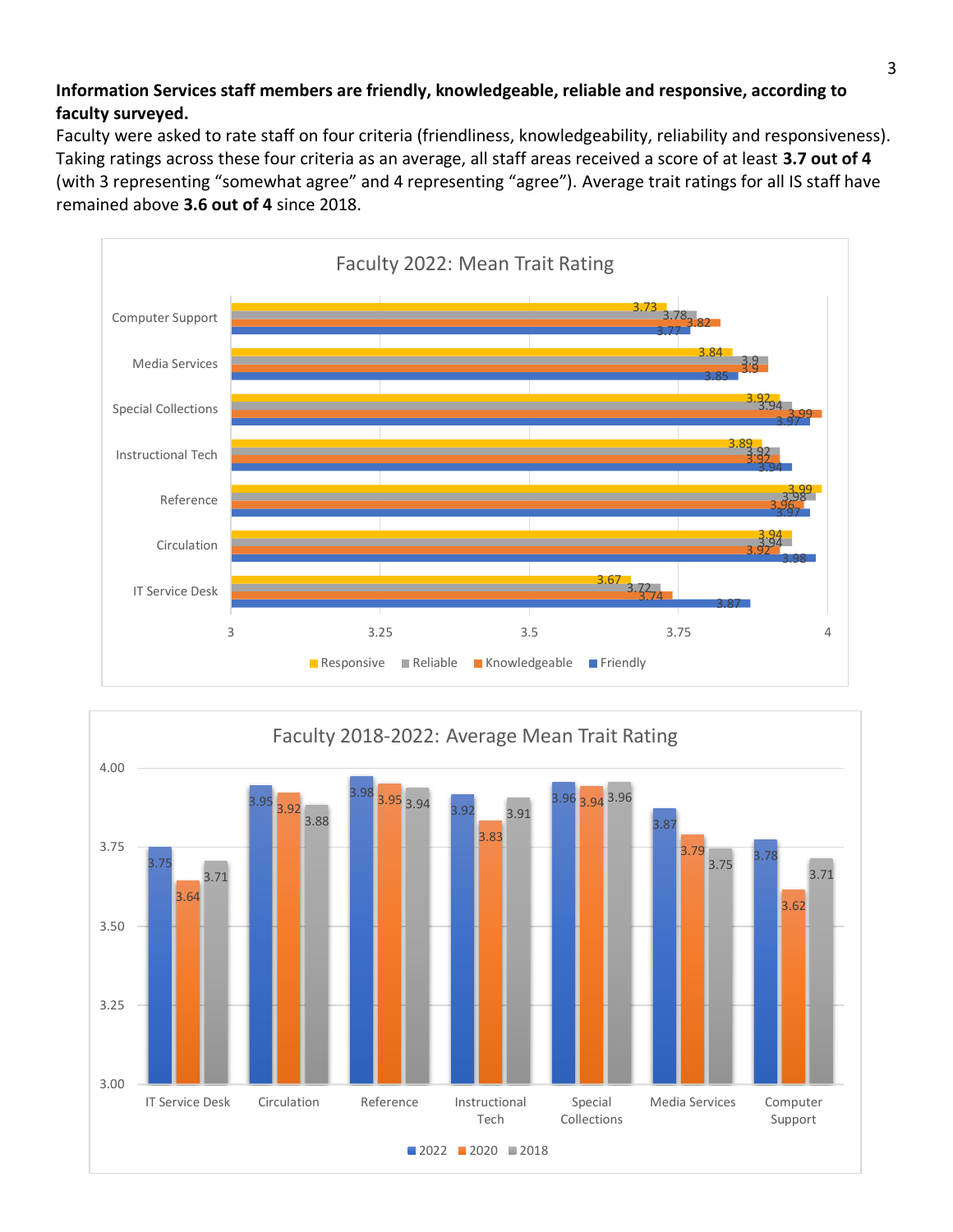#### **Google Workspace for teaching and scholarship.**

Less than half of faculty use Google Workspace, however **97%** of faculty said they were satisfied or somewhat satisfied with the product. **40%** of faculty said they were interested or very interested in learning more about Google Workspace.



#### **Faculty are most interested in learning more about technology tools for scholarship and teaching.**

The top five topics that faculty are interested or very interested in learning more about are: protecting your identity online (**59%**), technology in meeting spaces/classrooms (**57%**), open educational resources (**56%**), finding and evaluating information for your scholarship (**45%**), and data display/visualization (**44%**).

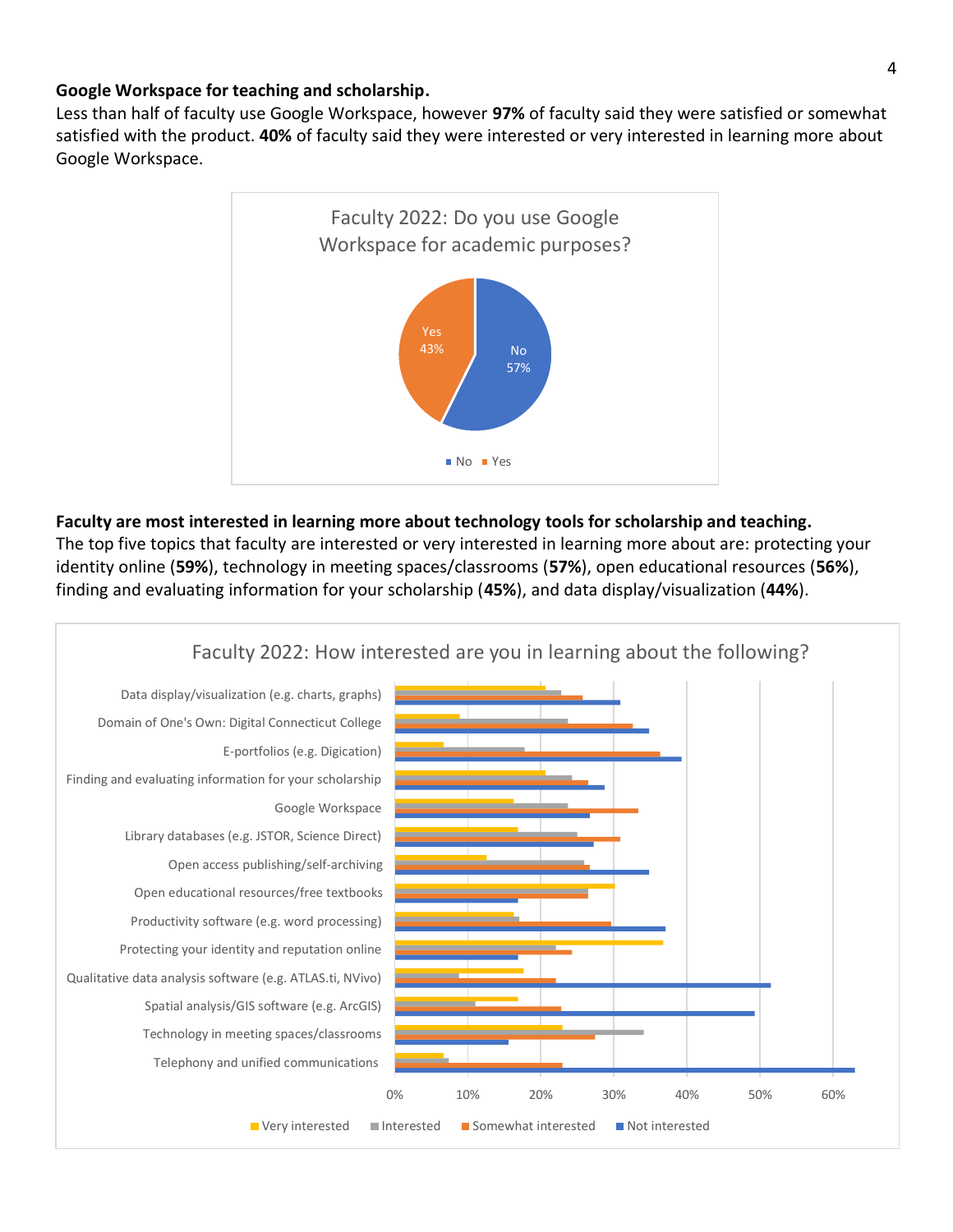### **Rising costs of materials and open access issues are concerns for faculty.**

**91%** of faculty agree or strongly agree that rising costs for library materials and technology are concerning trends in higher education. **75%** of faculty agree or strongly agree that they will make their work open access in the future.



### **Faculty Comments**

"I am very grateful to the IS professionals. They have worked incredibly hard to make it possible for the College to continue to provide an engaging and engaged educational experience. Thank you so much!"

"The library staff, especially in acquisitions, reference, instructional technology, and special collections are an absolutely essential part of my teaching, programming, and even recruiting of new faculty hires in my department. These are some of the most skilled, enthusiastic, and innovative educator colleagues on campus."

"I could not teach or offer special programming like speakers series without media services staff and their willingness to come to help us set up and fix problems as they arise. Keeping teaching spaces updated is a never ending task."

"I want to express my deep appreciation for all of the excellent work the library service and technology staff does. I would not be as successful a teacher or scholar without this support, and there is a clear advantage to having a physical library available to our student body and knowledgeable and kind staff members to help them learn how to access it."

"I found holding workshops for students to enhance their independent research skills very valuable for both instructor and students."

"In my experience, all of the staff are great; above and beyond."

"I just want to express my sincere appreciation for the staff at the Linda Lear Center, particularly Jenifer Ishee. Jenifer has gone above and beyond in providing support for my students' research projects, in introducing them to Conn Coll's collections, showing off fantastic and thought-provoking primary sources and generally providing helpful support as I've designed courses and directed student projects! She has done a stellar job."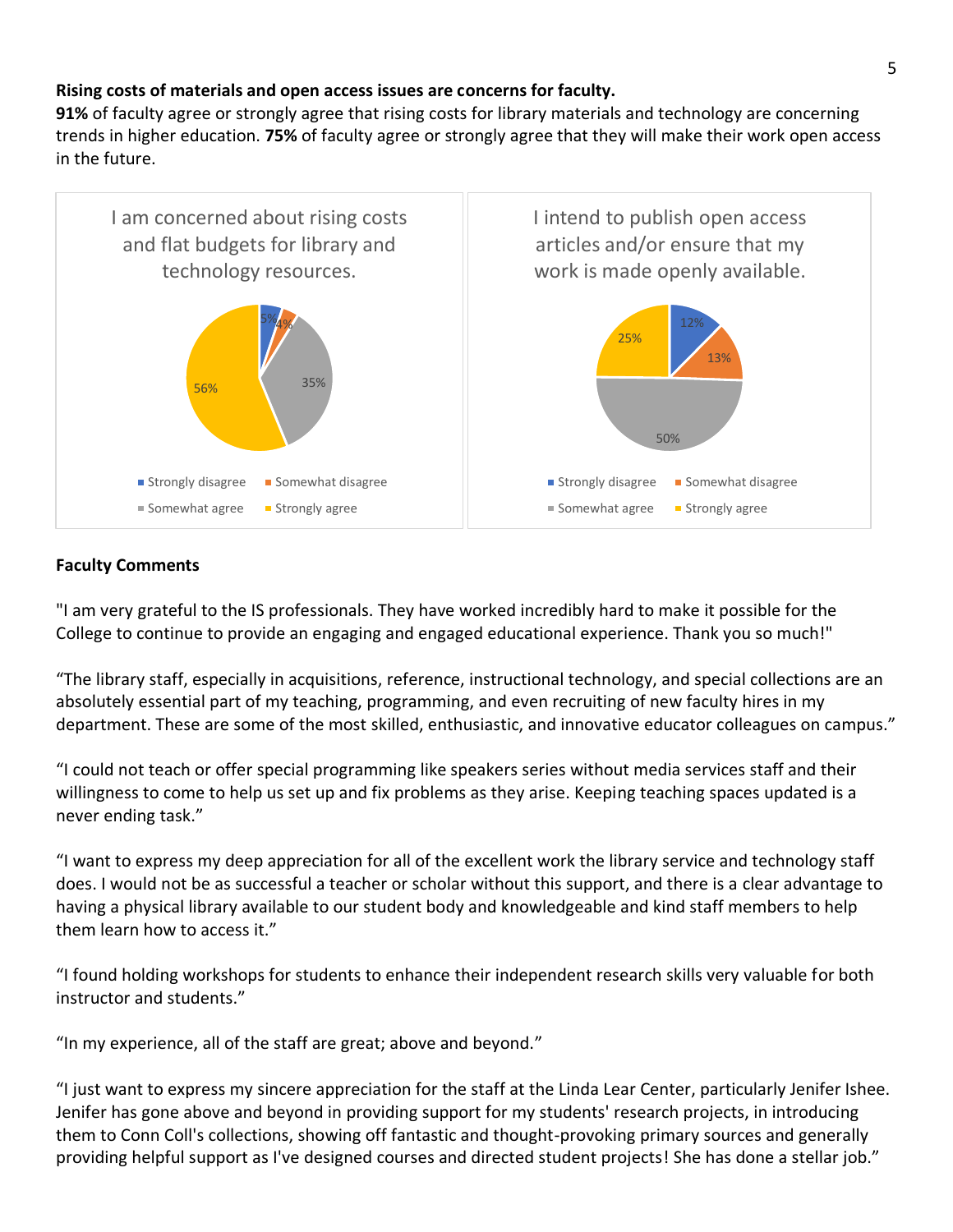# **STAFF SURVEY**

#### **Staff satisfaction ratings remain very high for Information Services.**

The MISO survey asks respondents to rate their level of satisfaction with services across the library and information technology spectrum. Staff scored all services very highly with a mean satisfaction rating between 3 and 4. Staff gave the following services **3.8 and above**: Chapter Digitization, E-mail services, reference services, book request & pick up, and circulation services.



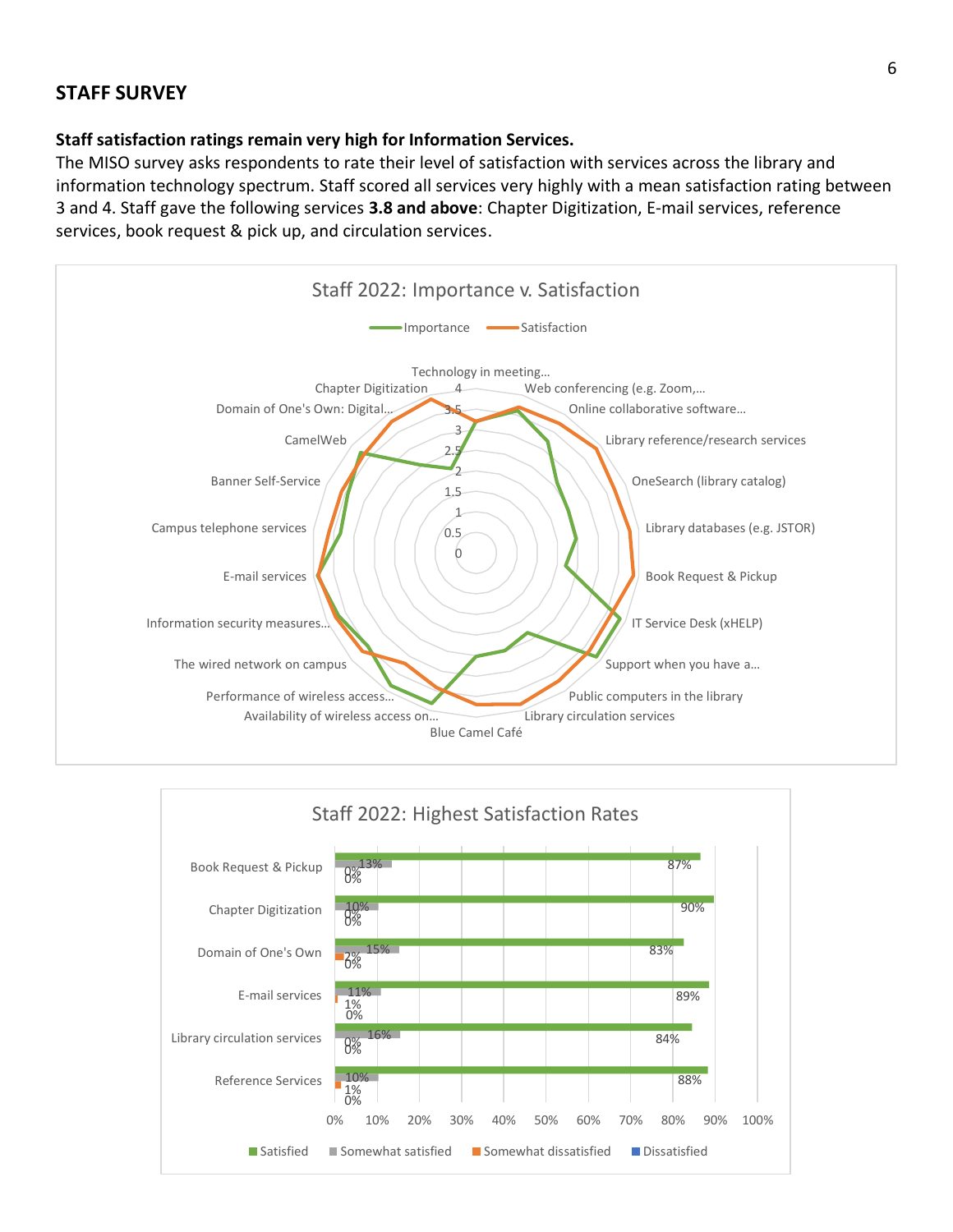## **Staff satisfaction ratings grew or remained at the same level from 2020 to 2022.**

All services were rated between a 3.2 and 4 by staff in 2020 and 2022. The greatest improvements were seen for the ratings of web conferencing support, computing support, collaborative software, OneSearch, IT Service Desk, telephone services, CamelWeb, Blue Camel and Banner.



# **Information Services staff members are friendly, knowledgeable, reliable and responsive, according to staff surveyed.**

Respondents were asked to rate staff on four criteria (friendliness, knowledgeability, reliability and responsiveness). Taking ratings across these four criteria as an average, all staff areas received a score of at least **3.7 out of 4** (with 3 representing "somewhat agree" and 4 representing "agree"). Average trait ratings for all IS staff have remained above **3.6 out of 4** since 2018.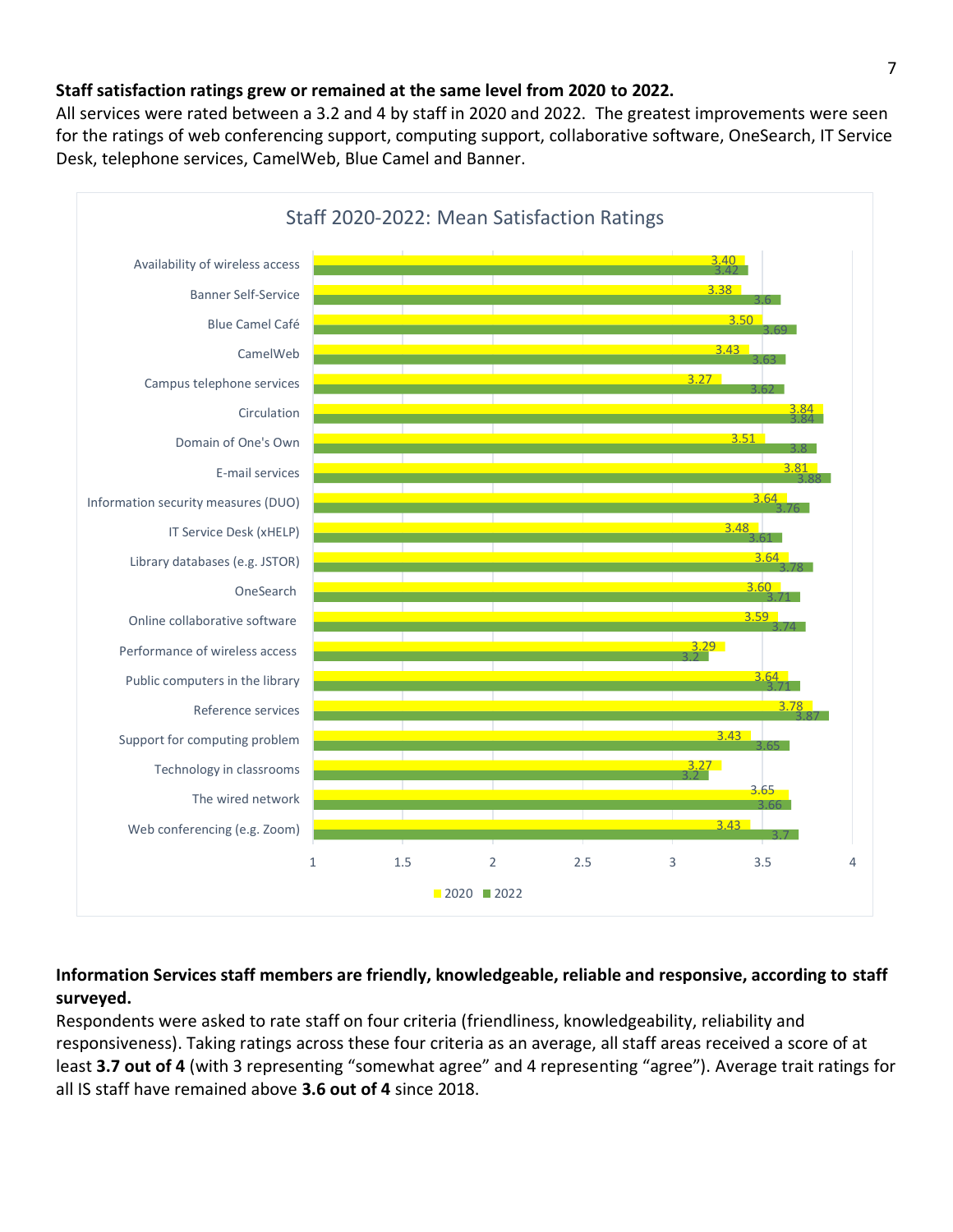

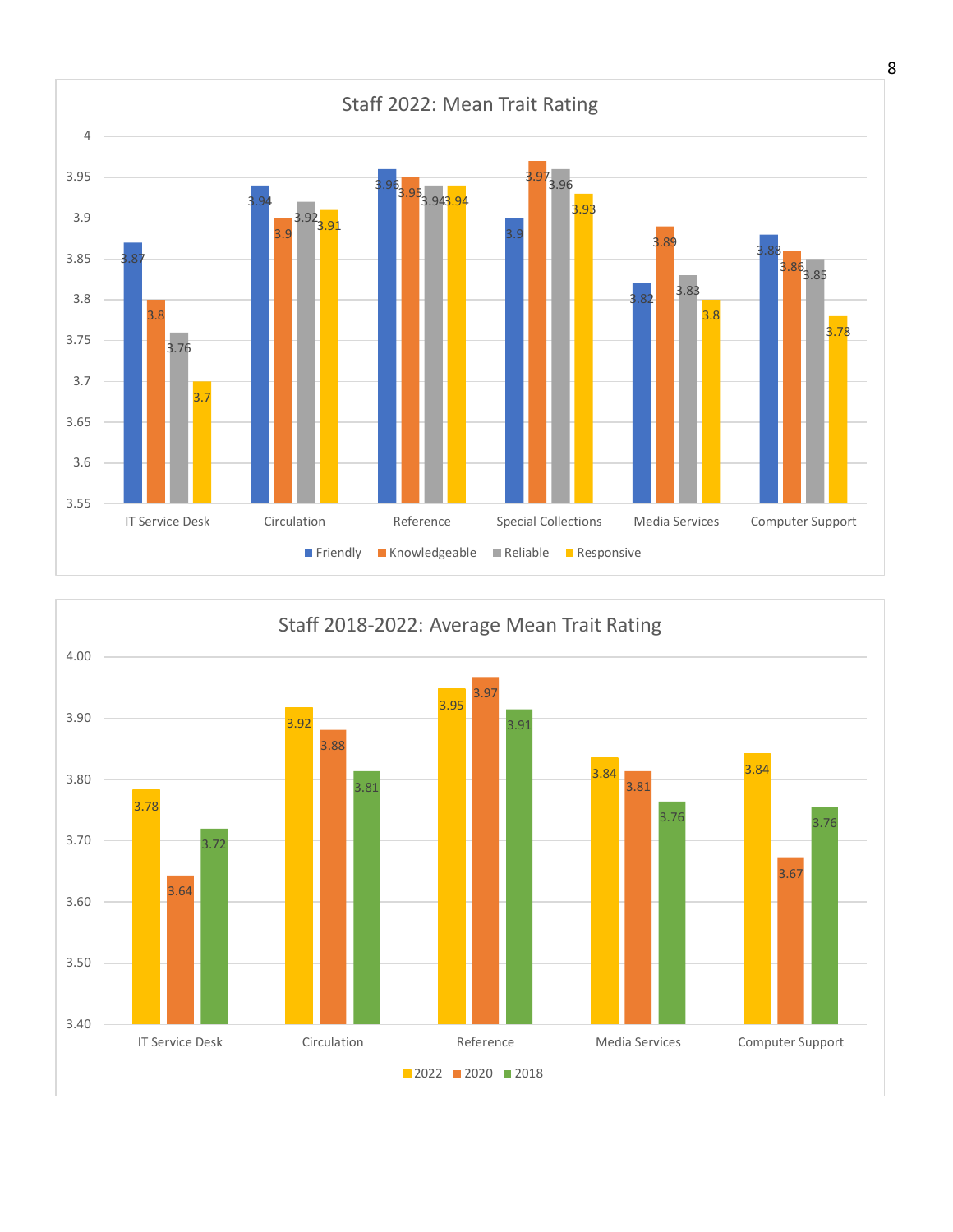## **Staff are interested in learning about online safety and computer applications.**

Staff are most interested in the following topics: avoiding computer problems (**58%**), Google Workspace (**46%**), productivity software (**46%**) and protecting your identity online (**60%**).



# **Staff Comments**

"I have been amazed by how many resources I have been able to access here--and how quickly books arrive from CTW sources and beyond. I am grateful to everyone involved for my continuing education through these services. Also Kanopy!"

"Thank you for all you do. We could not work without your around the clock diligence."

"The technology group is great -- always helpful, prompt, and super nice. When I need anything, they're always there for me and our staff."

"IT does an excellent job!!"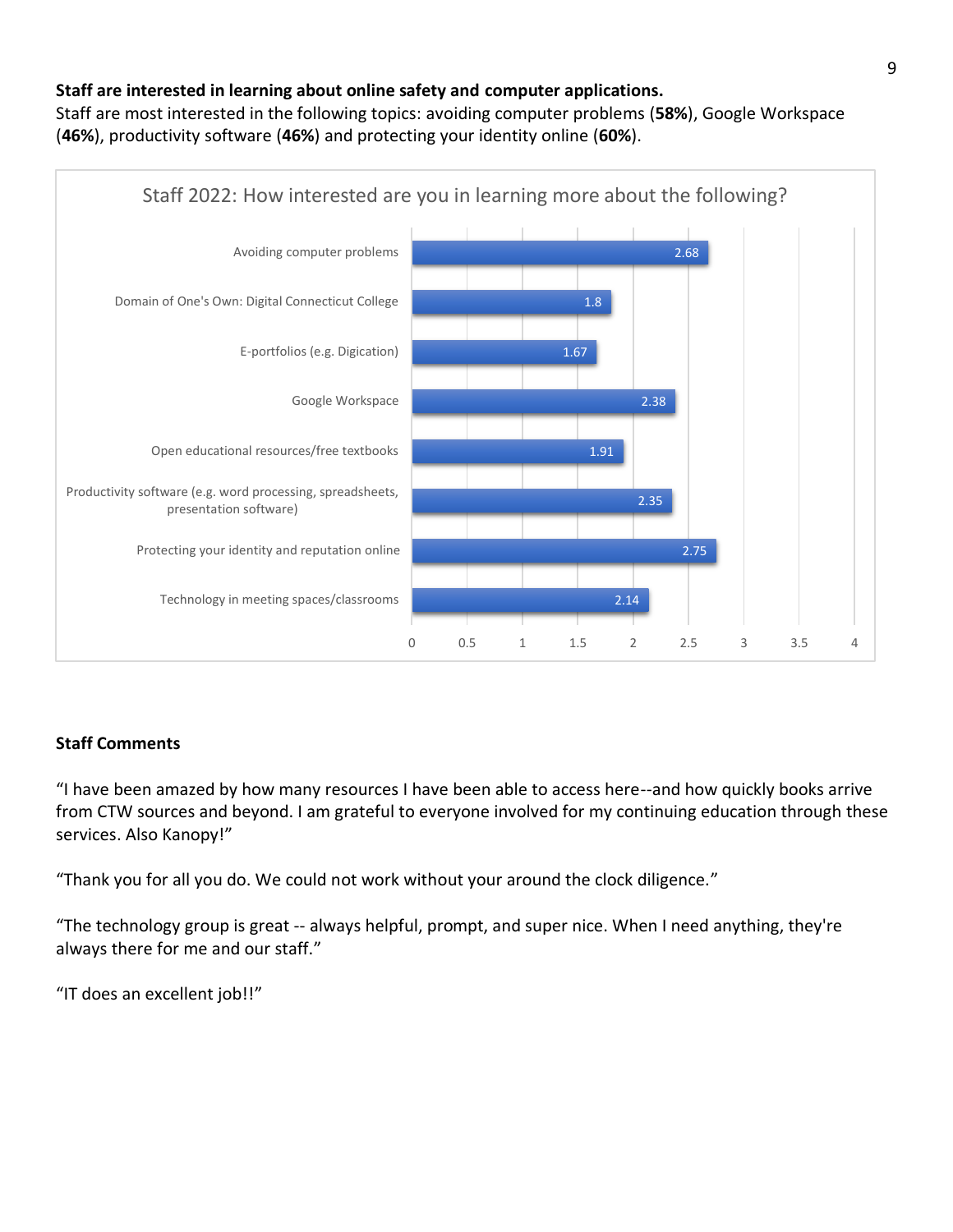#### **STUDENT SURVEY**

#### **Student satisfaction ratings remained high in 2022.**

The MISO survey asks respondents to rate their level of satisfaction with services across the library and information technology spectrum. Students rated most services between a **3.1 and 3.8** in 2022. The only rating below a score of 3 was "performance of wireless access on campus" which was rated **2.8**. Students rated library databases, circulation, reference and OneSearch the highest scores of **3.7-3.8**.



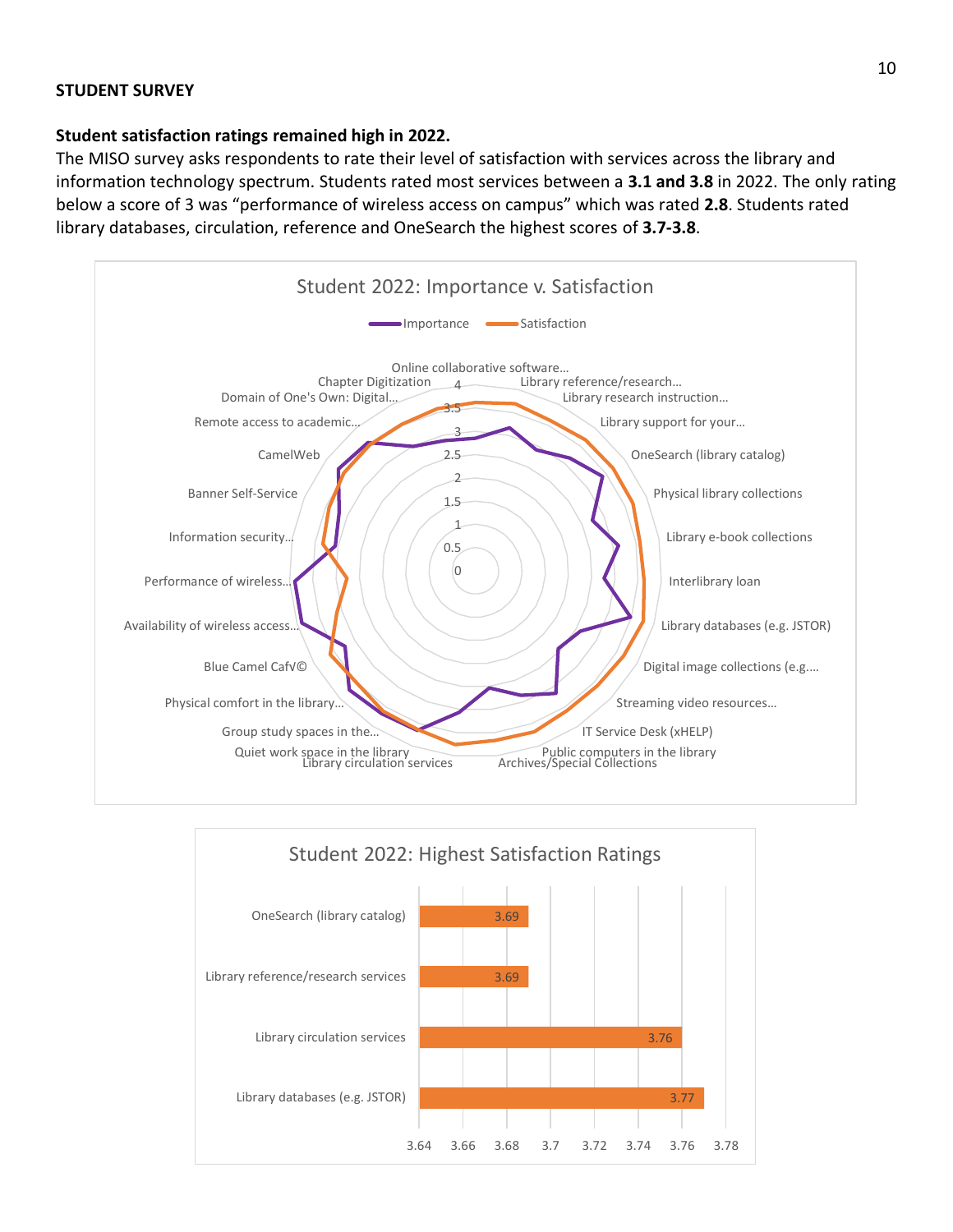Mean satisfaction ratings for students have remained the same or improved since 2020. The mean satisfaction rating for "performance of wireless on campus" has the highest improvement with **62% of students satisfied or somewhat satisfied** in 2022.



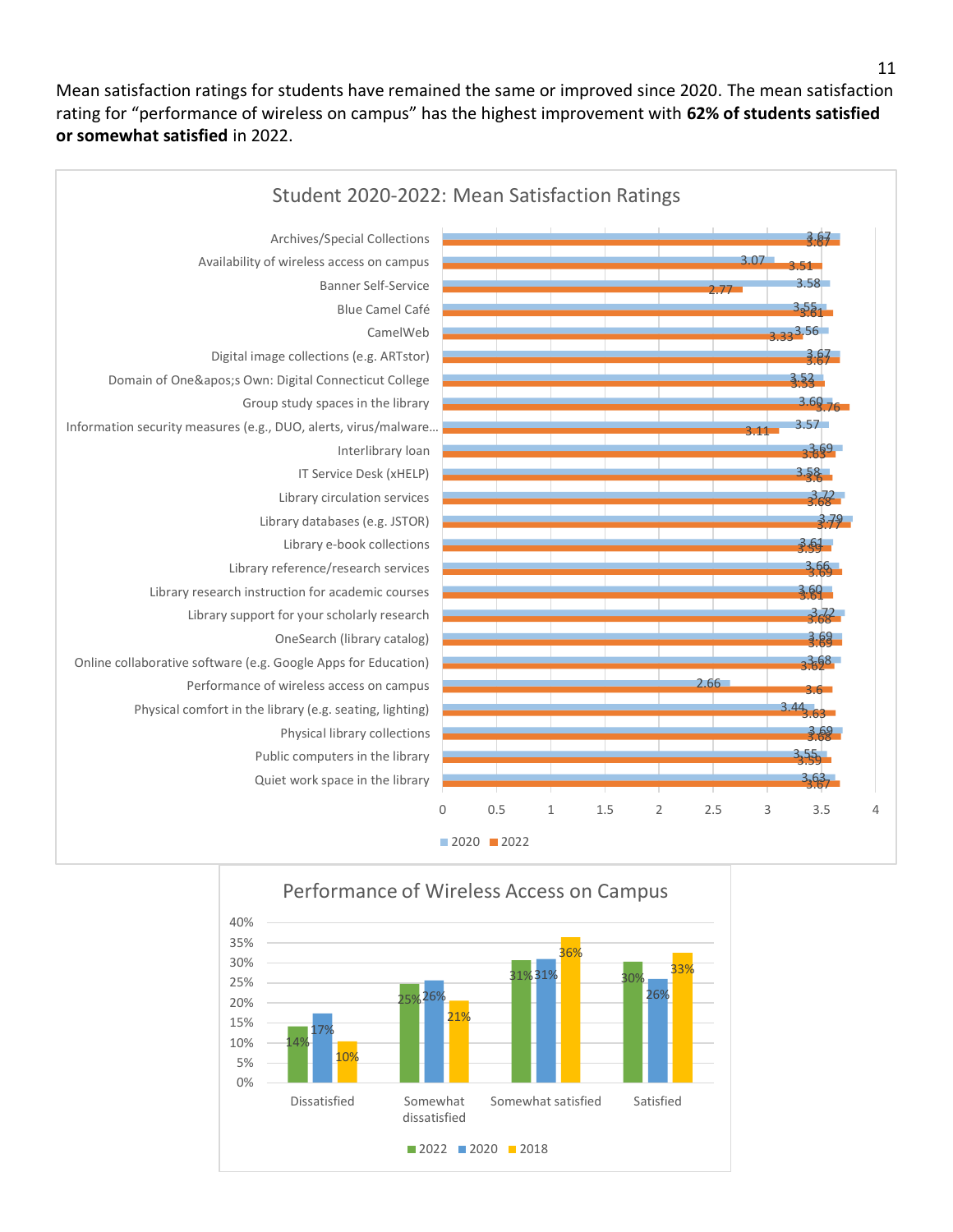## **Information Services staff members are friendly, knowledgeable, reliable and responsive, according to students surveyed.**

Students were asked to rate staff on four criteria (friendliness, knowledgeability, reliability and responsiveness). Taking ratings across these four criteria as an average, all areas received a score of at least **3.64 out of 4** (with 3 representing "somewhat agree" and 4 representing "agree"). Average ratings have remained above **3.72 out of 4** since 2018.



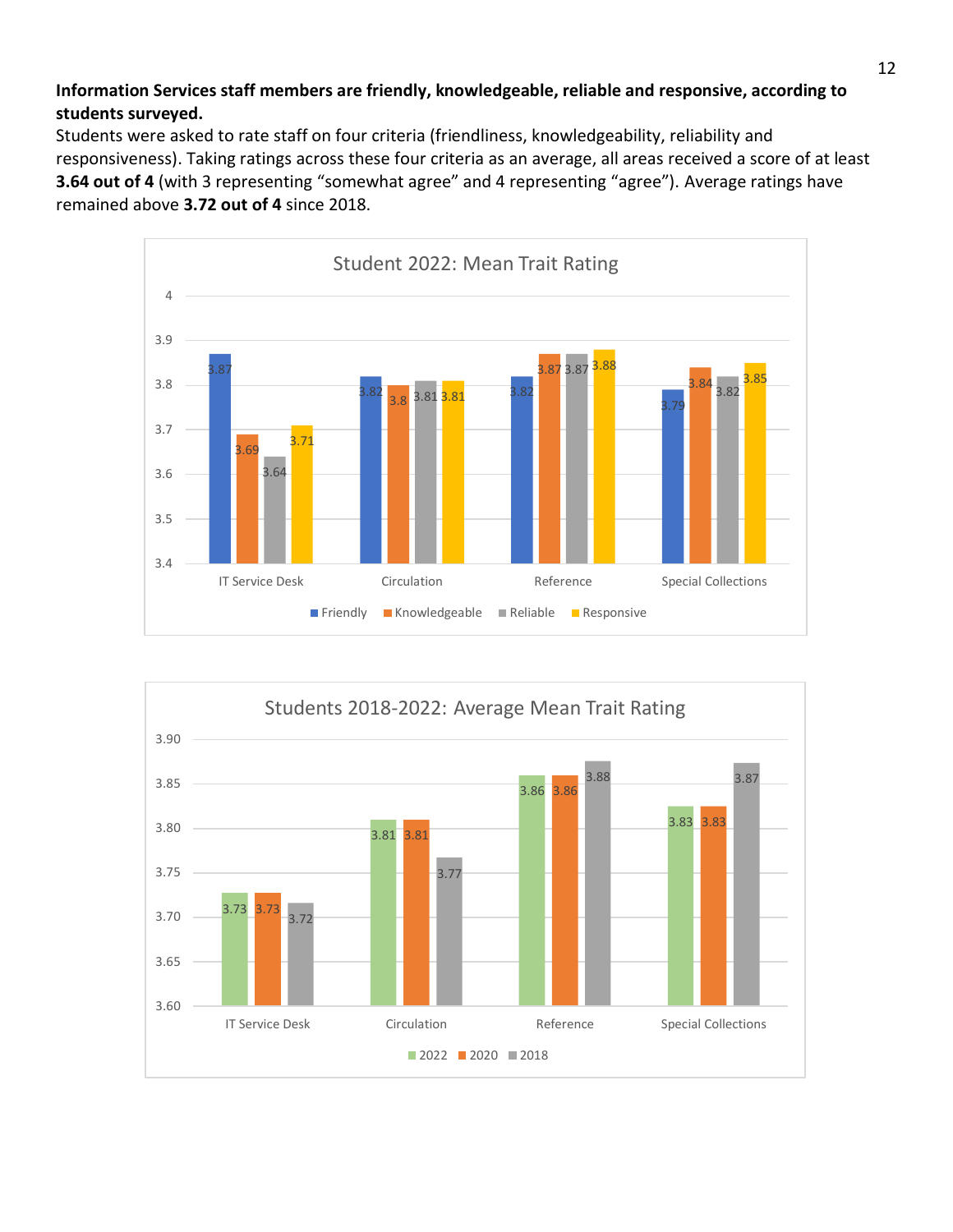### **Students are backing up their data more frequently**

A majority of students surveyed said they back up their data in 2022. However, 42% of students never back up their data.



#### **Students use many types of media devices on campus.**